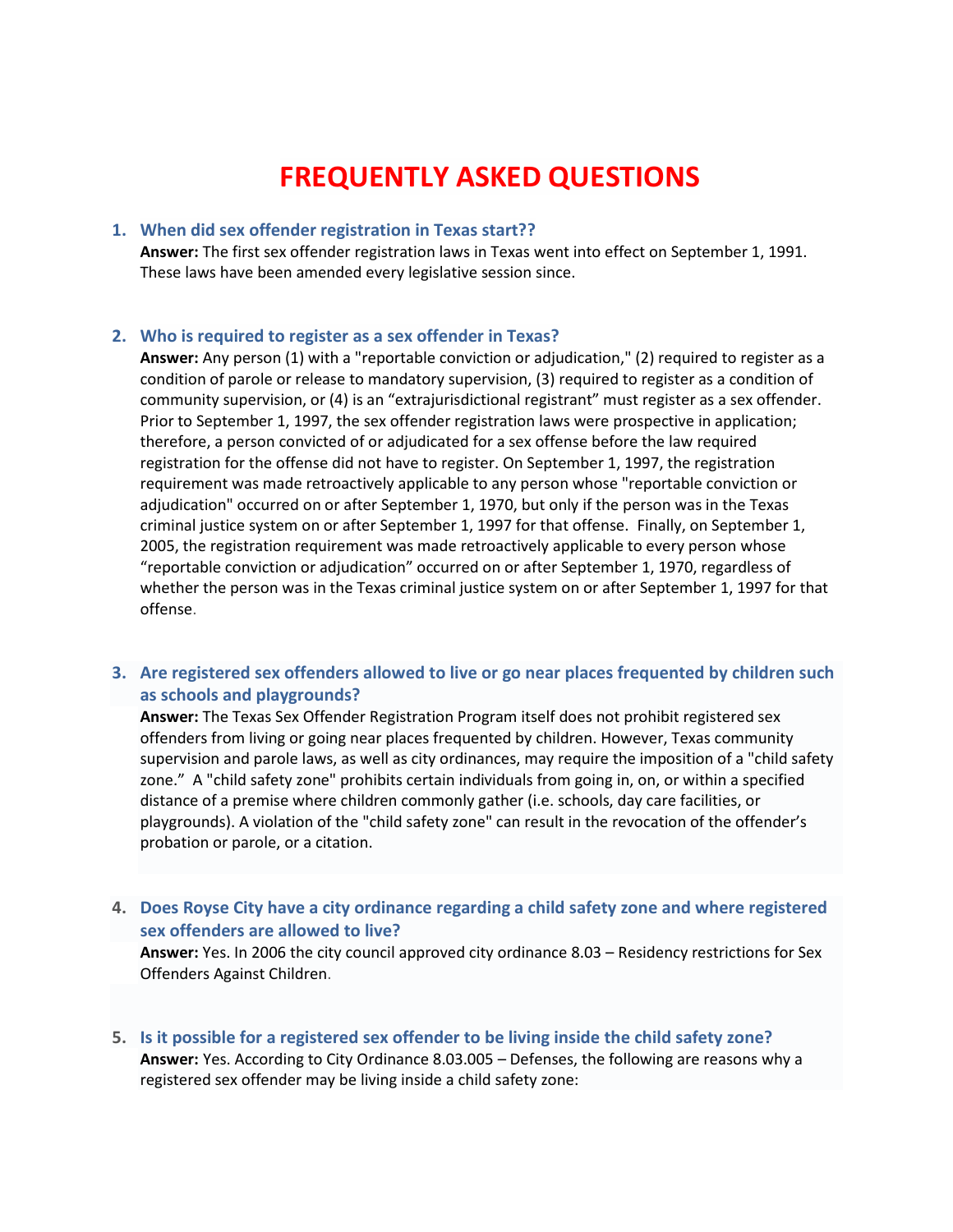(1) The person required to register on the database established the permanent or temporary residence prior to the date of the adoption of this article and has complied with all of the sex offender registration laws of the state.

(2) The person required to register on the database was a minor when he or she committed the offense requiring such registration and was not convicted as an adult.

(3) The person required to register on the database is a minor.

(4) The premises where children commonly gather, as specified herein, within one thousand (1,000) feet of the permanent or temporary residence of the person required to register on the database was opened after the person established the permanent or temporary residence and the person required to register on the database has complied with all sex offender registration laws of the state.

(5) The information in the database is incorrect, and, if corrected, this section would not apply to the person who was erroneously listed on the database.

## **6. Are registered sex offenders prohibited from living in any certain place or area?**

**Answer:** A person subject to registration may not reside on the campus of a public or private institution of higher education unless:

- The registrant is assigned a low risk based on an assessment conducted using the sex offender screening tool developed or selected under Article 62.007 (Texas Code of Criminal Procedure) ; and
- The institution approves the person to reside on the institution's campus.
	- o The registration law (Chapter 62, Texas Code of Criminal Procedure) is silent otherwise regarding residency restrictions on the basis of registration alone. Residency restrictions could be imposed if the registrant is under Probation or Parole and the judge or parole board imposes a restriction as a condition of supervision. Once registrants are no longer under Probation or Parole the restrictions are no longer in effect. In addition, some cities have enacted local city ordinances which may restrict where a sex offender may reside.

## **7. What is a "reportable conviction or adjudication?"**

**Answer:** As defined by Article 62.001(5) of the Code of Criminal Procedure, "Reportable conviction or adjudication" means a conviction or adjudication, including an adjudication of delinquent conduct or a deferred adjudication, that, regardless of the pendency of an appeal, is a conviction for or an adjudication for or based on:

(A) A violation of Section 21.02 (Continuous sexual abuse of young child or children), 21.09 (Bestiality), 21.11 (Indecency with a child), 22.011 (Sexual assault), 22.021 (Aggravated sexual assault), or 25.02 (Prohibited sexual conduct), Penal Code;

(B) A violation of Section 43.04 (Aggravated promotion of prostitution), 43.05 (Compelling prostitution), 43.25 (Sexual performance by a child), or 43.26 (Possession or promotion of child pornography), Penal Code;

(B-1) A violation of Section 43.02 (Prostitution), Penal Code, if the offense is punishable under Subsection (c-1)(2) of that section;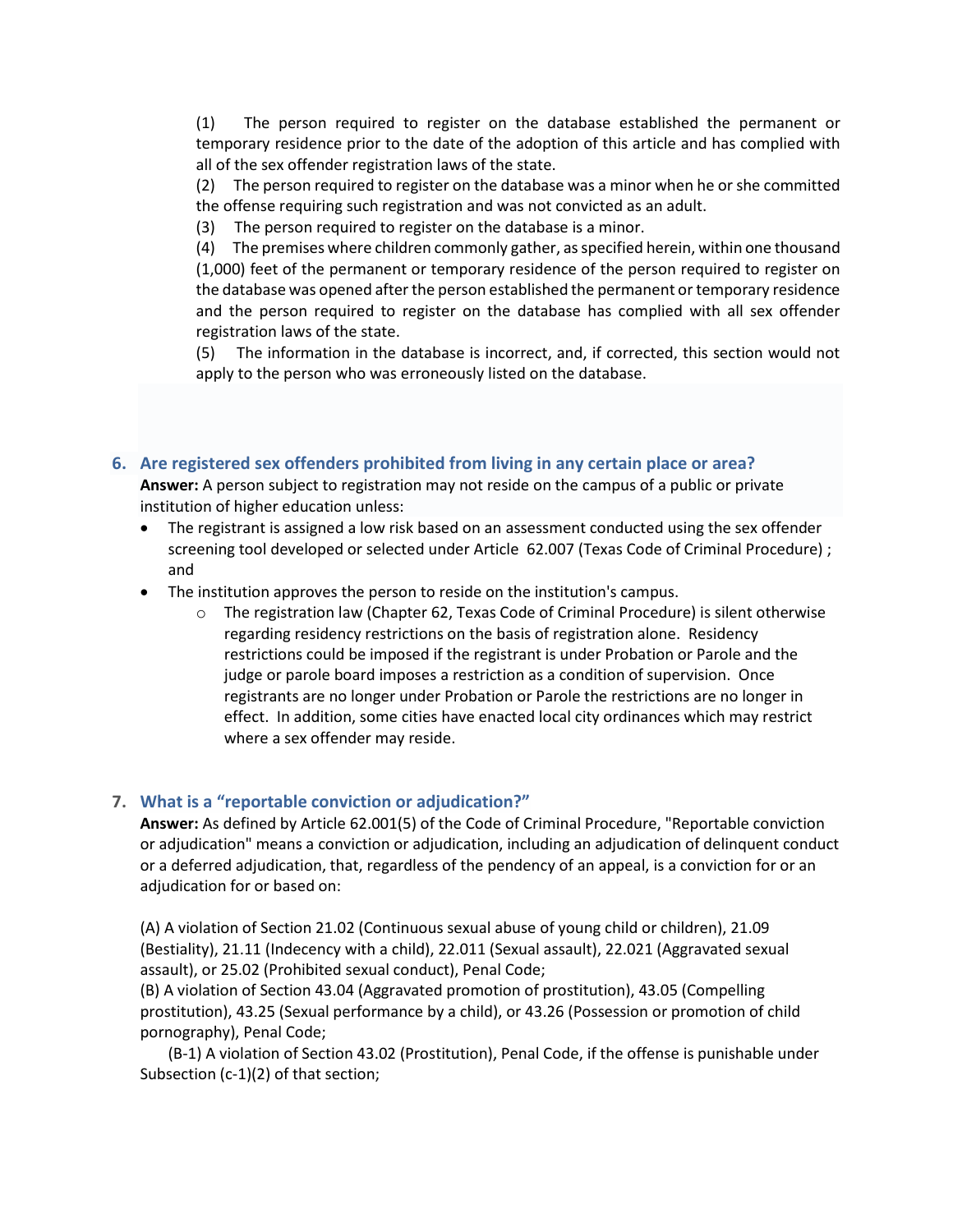(C) A violation of Section 20.04(a)(4) (Aggravated kidnapping), Penal Code, if the actor committed the offense or engaged in the conduct with intent to violate or abuse the victim sexually; (D) A violation of Section 30.02 (Burglary), Penal Code, if the offense or conduct is punishable under Subsection (d) of that section and the actor committed the offense or engaged in the conduct with intent to commit a felony listed in Paragraph (A) or (C);

(E) A violation of Section 20.02 (Unlawful restraint), 20.03 (Kidnapping), or 20.04 (Aggravated kidnapping), Penal Code, if, as applicable:

(i) The judgment in the case contains an affirmative finding under Article 42.015; or

(ii) The order in the hearing or the papers in the case contain an affirmative finding that the victim or intended victim was younger than 17 years of age.

(F) The second violation of Section 21.08 (Indecent exposure), Penal Code, but not if the second violation results in a deferred adjudication;

(G) An attempt, conspiracy, or solicitation, as defined by Chapter 15, Penal Code, to commit an offense or engage in conduct listed in Paragraph (A), (B), (C), (D), (E), (K), or (L);

(H) A violation of the laws of another state, federal law, the laws of a foreign country, or the Uniform Code of Military Justice for or based on the violation of an offense containing elements that are substantially similar to the elements of an offense listed under Paragraph (A), (B), (C), (D), (E), (G), (J), (K), or (L), but not if the violation results in a deferred adjudication;

(I) The second violation of the laws of another state, federal law, the laws of a foreign country, or the Uniform Code of Military Justice for or based on the violation of an offense containing elements that are substantially similar to the elements of the offense of indecent exposure, but not if the second violation results in a deferred adjudication;

(J) A violation of Section 33.021 (Online solicitation of a minor), Penal Code;\

(K) A violation of Section 20A.02(a)(3), (4), (7), or (8) (Trafficking of persons), Penal Code; or (L) A violation of Section 20A.03 (Continuous trafficking of persons), Penal Code, if the offense is based partly or wholly on conduct that constitutes an offense under Section 20A.02(a)(3), (4), (7), or (8) of that code.

## **8. Do sex offenders from other states have to register as a sex offender in Texas?**

**Answer:** Yes, if the sex offender's conviction is a "reportable conviction or adjudication" and the offender resides, works or attends school in Texas. As stated above, "reportable conviction or adjudication" includes a conviction or adjudication of delinquent conduct (juveniles) under the laws of another state for an offense containing elements that are substantially similar to the elements of a Texas offense that requires registration.

The Texas Department of Public Safety determines whether an offense under the laws of another state contains elements that are substantially similar to the elements of a Texas offense that requires registration.

## **9. Do sex offenders convicted under federal law, military law or the laws of another country have to register as a sex offender in Texas?**

**Answer:** Yes, if the sex offender's conviction is a "reportable conviction or adjudication" and the offender resides, works or attends school in Texas. As stated above, "reportable conviction or adjudication" includes a conviction or adjudication of delinquent conduct (juveniles) under federal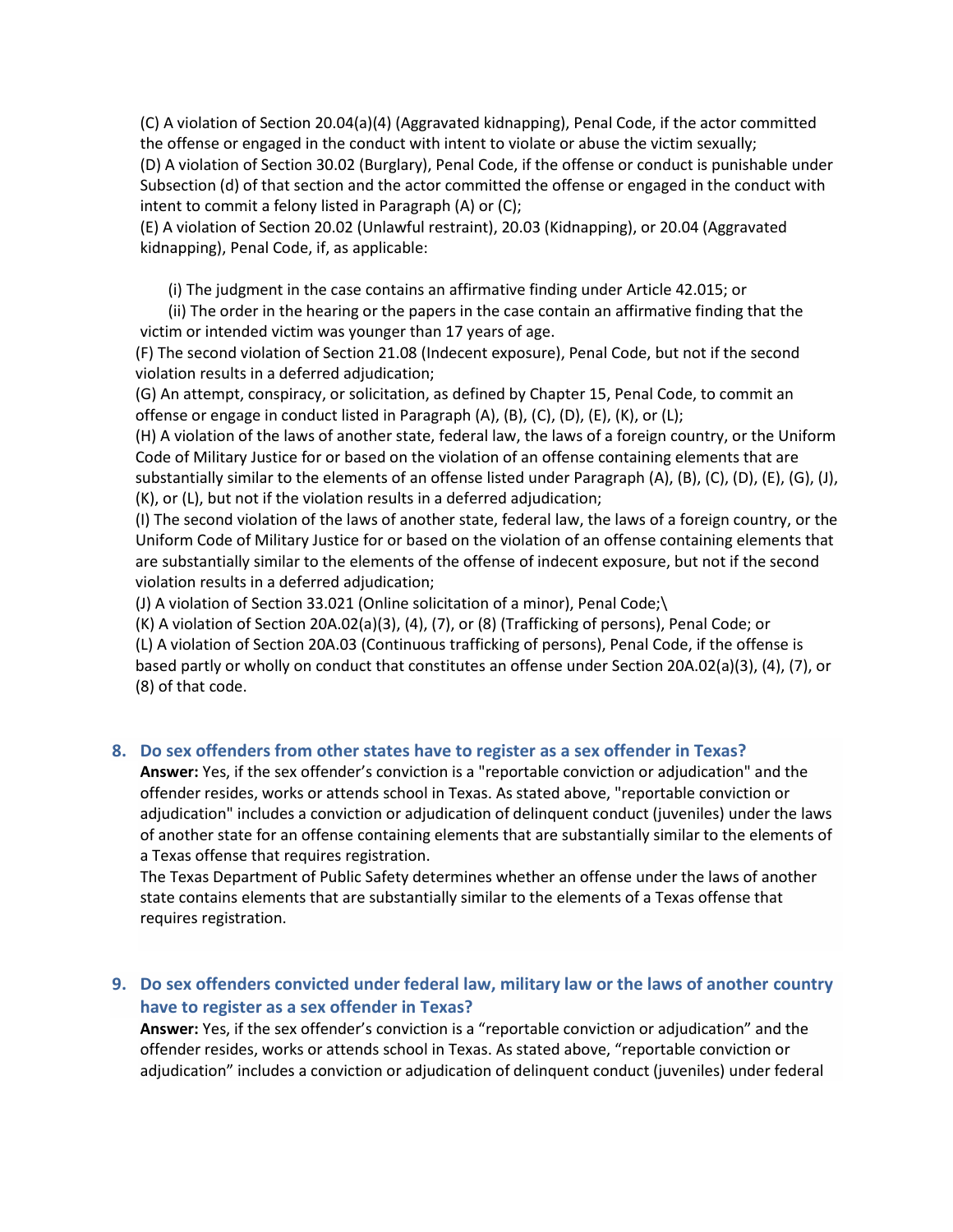law, the Uniform Code of Military Justice or the laws of another country for an offense containing elements that are substantially similar to the elements of a Texas offense that requires registration.

The Texas Department of Public Safety determines whether an offense under federal law, the laws of a foreign country, or the Uniform Code of Military Justice contains elements that are substantially similar to the elements of a Texas offense that requires registration.

If the Department determines an offense under federal law, the laws of a foreign county, or the Uniform Code of Military justice does not contain elements that are substantially similar to the elements of a Texas offense that requires registration, then this sex offender will have to register if the convicting body of law requires the person to register.

#### **10. When does a nonresident sex offender have to register as a sex offender in Texas?**

**Answer:** A sex offender who resides outside of Texas must register as a sex offender in Texas if the offender has a "reportable conviction or adjudication" and works or attends school in Texas. The duty to register for this type of sex offender expires when the offender stops working or attending school in Texas.

#### **11. Who does a sex offender register with?**

**Answer:** A sex offender registers with the local law enforcement authority of the municipality (the office of the chief of police) where the offender resides. If the offender does not reside in a municipality, the offender registers with the local law enforcement authority of the county (the office of the sheriff) where the offender resides. Registration must be completed not later than the later of (1) the seventh day after the date the offender arrives in the municipality or county; or (2) the first date the local law enforcement authority of the municipality or county by policy allows the person to register.

If a sex offender resides outside of Texas but works or attends school in Texas, the offender registers with the local law enforcement authority of the municipality or county where the offender works or attends school.

When the offender registers with the local law enforcement authority of the municipality or county where the offender resides, works or attends school, that local law enforcement authority then becomes the offender's primary registration authority.

#### **12. What information does a sex offender provide the local law enforcement authority?**

**Answer:** The Texas Sex Offender Registration Program requires a local law enforcement authority to obtain the following information from the sex offender:

- The person's full name, date of birth, sex, race, height, weight, eye color, hair color, social security number, driver's license number, shoe size, home address or a detailed description of each geographical location at which the person resides or intends to reside, each alias, and any home, work or cellular phone number of the person;
- A recent color photograph or, if possible, an electronic digital image of the person and a complete set of the person's fingerprints;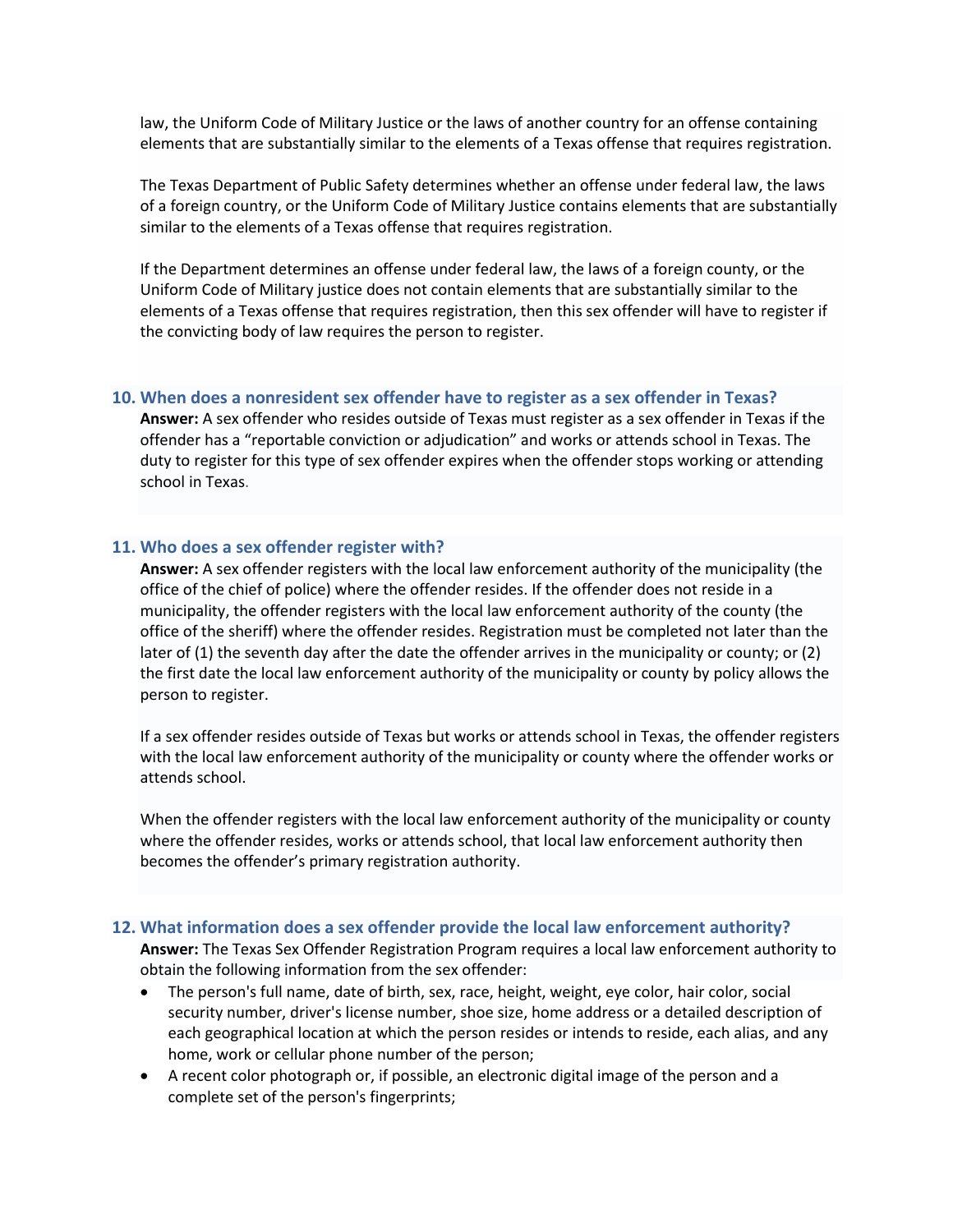- The type of offense the person was convicted of, the age of the victim, the date of conviction, and the punishment received;
- An indication as to whether the person is discharged, paroled, or released on juvenile probation, community supervision, or mandatory supervision;
- An indication of each business, occupational, or professional license, certificate, permit, or other authorization issued by a licensing authority that is held or sought by the person;
- An indication as to whether the person is or will be employed, carrying on a vocation, or a student at a particular public or private institution of higher education in this state or another state, and the name and address of that institution;
- The identification of any "online identifier" established or used by the person;
- The vehicle registration information, including the make, model, vehicle identification number, color, and license plate number, of any vehicle owned by the person, if the person has a reportable conviction or adjudication for an offense under:
	- o Section 20A.02(a)(3), (4), (7), or (8), Penal Code; or
	- $\circ$  Section 20A.03, Penal Code, if based partly or wholly on conduct that constitutes an offense under Section 20A.02(a)(3), (4), (7), or (8) of that code; and
- Any other information required by the department (DPS).

# **13. What does the local law enforcement authority do with the information provided by a registered sex offender?**

**Answer:** The local law enforcement authority will maintain the registration locally, provide notification to schools, if required, and submit all sex offender registration information to the Texas Department of Public Safety for inclusion on the DPS Sex Offender Database.

# **14. Does the public have the right to access sex offender registration information maintained by a local law enforcement authority and the Texas Department of Public Safety?**

**Answer:** The Texas Sex Offender Registration Program specifically classifies sex offender registration information as public information with a few exceptions. The only information not available to the public is a sex offender's social security number, driver's license number, any home, work or cellular telephone number, "online identifier," an employer's name, address, or telephone number, any additional information required by the Texas Department of Public Safety, or information that would identify the victim of the offense.

Non-public information also includes a juvenile sex offender's registration information ordered nonpublic by a juvenile court.

Public sex offender registration information may be obtained from the Texas Department of Public Safety at any time via the Department's website**.**

## **15. What is a numeric risk level? How are they determined? Is it the same as an individual risk assessment.**

**Answer:** The numeric risk level indicates the level of risk a sex offender poses to the community. A numeric risk level is assigned to each sex offender when the offender is released from a penal institution or placed on community supervision or juvenile probation. A representative of the Texas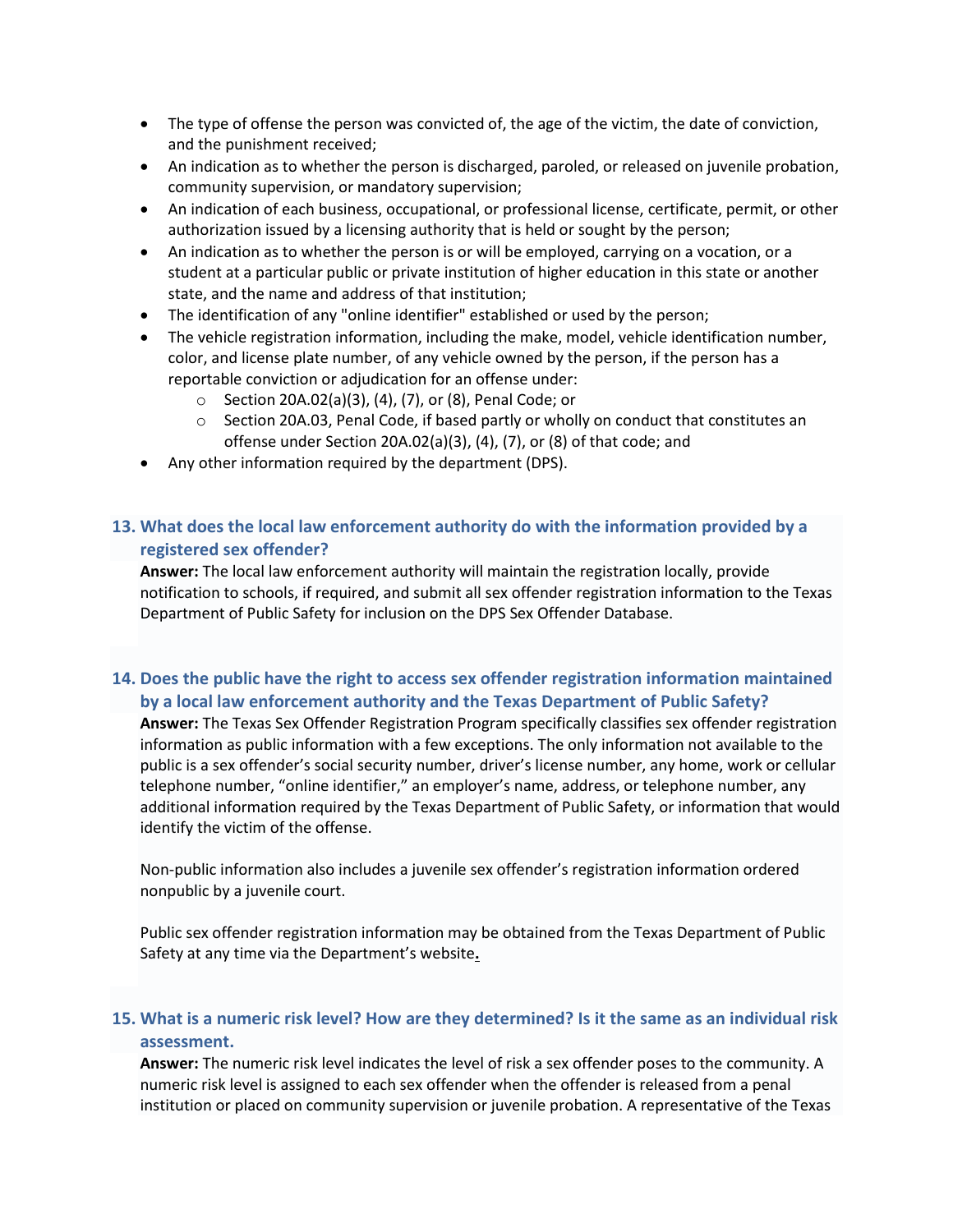Department of Criminal Justice, the Texas Juvenile Justice Department, a court or its designee will conduct a risk level assessment and report the offender's level of risk at the time of registration. A numeric risk level is determined by using the sex offender screening tool adopted by the Risk Assessment Review Committee established under the Texas Department of Criminal Justice.

There are three different risk levels:

- Level one (low): indicates that the person poses a low danger to the community and will not likely engage in criminal sexual conduct.
- Level two (moderate): indicates that the person poses a moderate danger to the community and may continue to engage in criminal sexual conduct.
- Level three (high): indicates that the person poses a serious danger to the community and will continue to engage in criminal sexual conduct.

An additional level of risk is the "civil commitment" population. The designation of this risk level is by a court that identifies a person as a "sexually violent predator". The court has determined that these individuals are repeat sexually violent offenders who suffer from a mental abnormality that makes them likely to engage in a predatory act of sexual violence. These registrant's require intensive supervision and treatment and are managed by the Texas Civil Commitment Office. Their level of risk is identified as "Civil Commitment" in the registry.

The numeric risk level is separate and distinct from an Individual Risk Assessment. An Individual Risk Assessment is a series of evaluations performed by a Deregistration Specialist licensed by the Council on Sex Offender Treatment which is an agency of the Health and Human Services Commission. Once the specialist completes the evaluation, it is submitted to and certified by the Council on Sex Offender Treatment before a person can file a Motion for Early Termination with the Court that convicted them or placed them on deferred adjudication.

## **16. How long does a sex offender have to register?**

**Answer:** Adult sex offenders register either for life or ten years following discharge from state supervision (i.e. incarceration, parole, or community supervision).

Lifetime registration is required for the following offenses:

- A "sexually violent offense" the following offenses committed by a person 17 years of age or older:
	- o Continuous sexual abuse of young child or children (Section 21.02, Penal Code);
	- o Indecency with a child by contact (Section 21.11(a)(1), Penal Code);
	- o Sexual assault (Section 22.011, Penal Code);
	- o Aggravated sexual assault (Section 22.021, Penal Code);
	- o Sexual performance by a child (Section 43.25, Penal Code);
	- $\circ$  Aggravated kidnapping, if committed with the intent to violate or abuse the victim sexually (Section 20.04(a)(4), Penal Code);
	- $\circ$  Burglary (Section 30.02, Penal Code), if the premises burglarized was a habitation and the offense was committed with the intent to commit continuous sexual abuse of young child or children, bestiality, indecency with a child, sexual assault, aggravated sexual assault, prohibited sexual conduct, or aggravated kidnapping committed with the intent to violate or abuse the victim sexually; and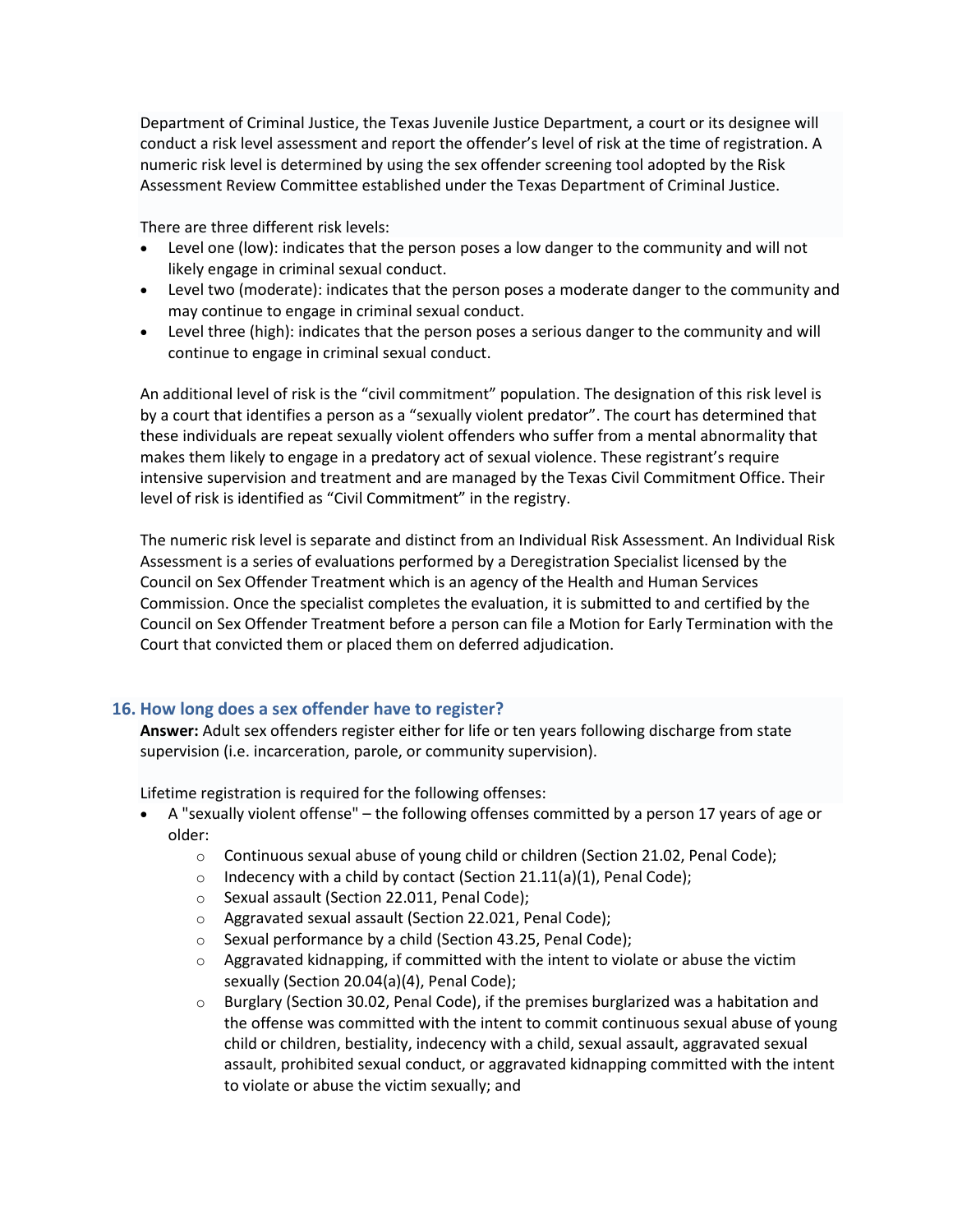- $\circ$  An offense under the laws of another state, federal law, the laws of a foreign country, or the Uniform Code of Military Justice if the offense contains elements that are substantially similar to the elements of one of the above Texas offenses.
- Trafficking of persons (Section 20A.02(a)(3,  $(4)$ ,  $(7)$ , or  $(8)$ );
- Prohibited sexual conduct (Section 25.02, Penal Code);
- Compelling prostitution of a minor (Section 43.05(a)(2), Penal Code);
- Possession or promotion of child pornography (Section 43.26, Penal Code);
- Continuous trafficking of persons (Section 20A.03, Penal Code, if based partly or wholly on conduct that constitutes an offense under Section 20A.02(a)(3), (4), (7), or (8) of that code);
- Indecency with a child by exposure (Section 21.11(a)(2), Penal Code), if before or after being convicted or adjudicated for this offense, the person receives or has received another reportable conviction or adjudication, other than an adjudication of delinquent conduct, for an offense or conduct that requires registration; and
- Unlawful restraint (Section 20.02, Penal Code), Kidnapping (Section 20.03, Penal Code), or Aggravated kidnapping (Section 20.04, Penal Code) if the judgment of the papers in the case contain an affirmative finding that the victim or intended victim was younger than 17 years of age and, if before or after the person is convicted or adjudicated for one of these offenses, the person receives or has received another reportable conviction or adjudication, other than an adjudication of delinquent conduct, for an offense or conduct that requires registration.
- Obscenity (Section 43.23, Penal Code), if the punishment is increased due to the obscene material visually depicts a "child" engaging in sexually explicit activities.

Adult sex offenders that are not required to register for life must register until the 10th anniversary of the date on which the court dismisses the criminal proceedings and discharges the person, or the person is released from a penal institution, or the person discharges community supervision, whichever date is later.

Juvenile sex offenders, those who register on the basis of an adjudication of delinquent conduct, register until the 10th anniversary of the date on which the disposition of their case was made or the juvenile completes the terms of the disposition, whichever date is later.

Juvenile sex offenders, those who register on the basis of a conviction or an order of deferred adjudication in a juvenile case that was transferred to a district or a criminal district court, register until the 10th anniversary of the date on which the offender was released from a penal institution or discharges community supervision or the court dismissed the criminal proceedings and discharges the person, whichever date is later.

Extra jurisdictional registrants will register until the date the person's duty to register would expired under the laws of the foreign county had the offender remained in that foreign county, under federal law, or under the Uniform Code of Military Justice, as applicable.

# **17. What is a sex offender required to do after the sex offender registers with the local law enforcement authority?**

**Answer:** Registered sex offenders are required to provide accurate registration and verification information to the offender's local law enforcement authority and primary registration authority, respectively. Sex offenders accomplish this by periodically verifying their registration information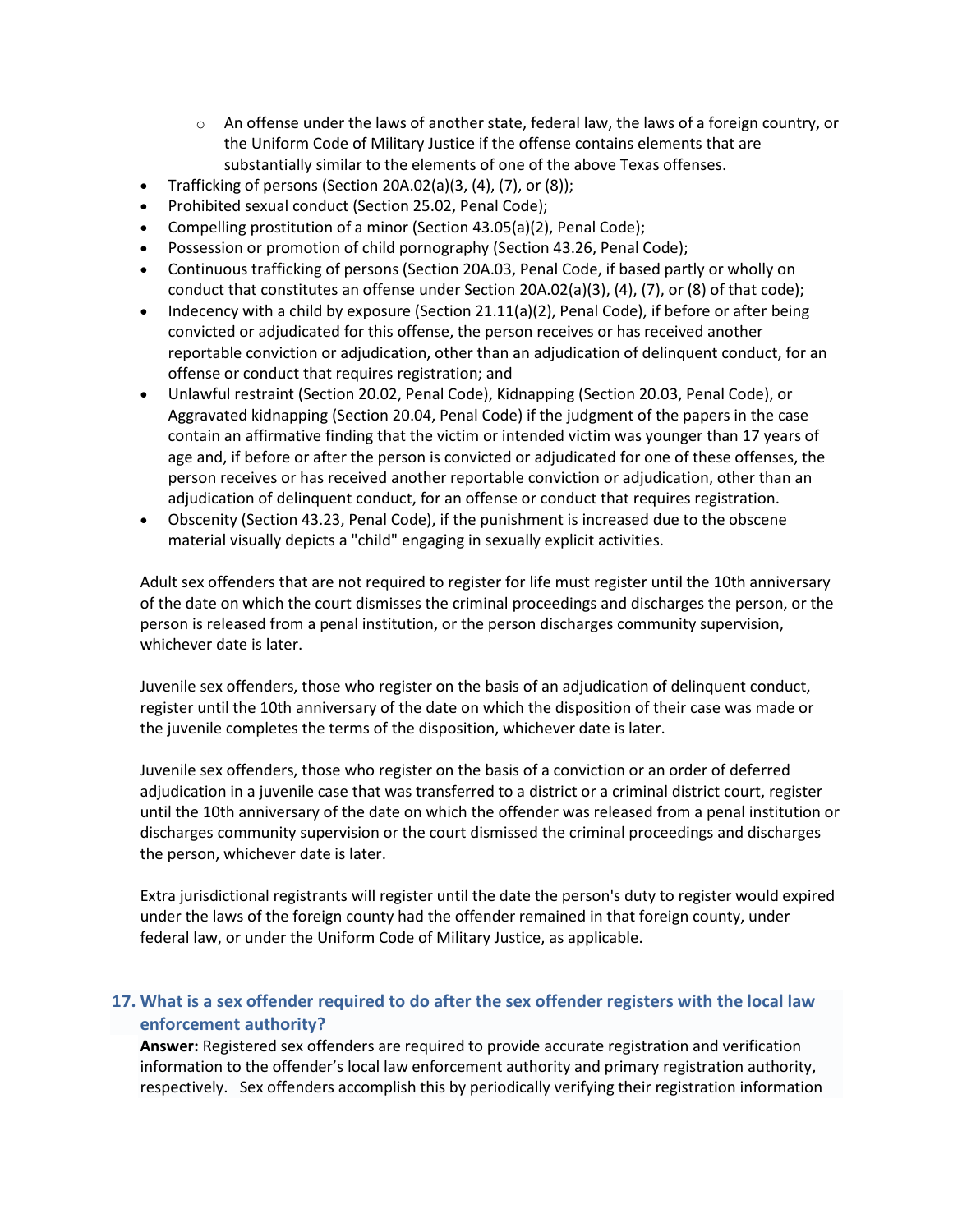as well as by notifying the primary registration authority of any change in address, "online identifiers," the offender's name, physical health, job status, or educational status.

#### **Verification of Registration Information**

All registered sex offenders must periodically report to the offender's primary registration authority to verify the offender's registration information. Offenders civilly committed as a sexually violent predator must verify their registration information once in each thirty-day period. Sex offenders with two or more "sexually violent offense" must verify their registration information once in each ninety-day period. All other sex offenders must verify their registration information once each year.

## **Changes of Address**

Registered offenders must report all changes in address to the proper primary registration authority.

If the offender moves within Texas, this is accomplished by: (1) not later than the seventh day *before* an intended change in address, the offender shall report in person to the offender's primary registration authority and report the intended change in address and (2) not later than the seventh day *after* the offender arrives at the new address in Texas, the offender shall report in person to the local law enforcement authority of the municipality or county in which the offender's new residence is located and provide that authority with proof of identity and proof of residence. This local law enforcement authority will then become the offender's new primary registration authority.

If the offender moves outside of Texas, this is accomplished by: (1) not later than the seventh day *before* an intended change in address, the offender shall report in person to the offender's primary registration authority and report the intended change in address and (2) not later than the 10th day *after* arrival in the other state, the offender shall register with the law enforcement agency that is identified by the Texas Department of Public Safety as the agency designated by that state to receive registration information.

## **Changes in "Online Identifiers," the Offender's Name, Physical Health, Job Status, or Educational Status**

In addition to providing notification of all address changes, not later than the seventh day *after* a change in an "online identifier," the offender's name, physical health, job status, or education status, the offender shall report this change to the offender's primary registration authority.

## **Employment or Enrollment at Institutions of Higher Education**

Not later than the seventh day *after* the offender begins to work at or enrolls in a public or private institution of higher education (university, college, community college, or technical or trade institution), the offender shall notify the following entities of this fact: (1) the authority for campus security (i.e. campus police department) and (2) the offender's primary registration authority.

Not later than the seventh day *after* the offender terminates work at or enrollment in a public or private institution of higher education, the offender shall notify the following entities of this fact: (1) the authority for campus security (i.e. campus police department) and (2) the offender's primary registration authority.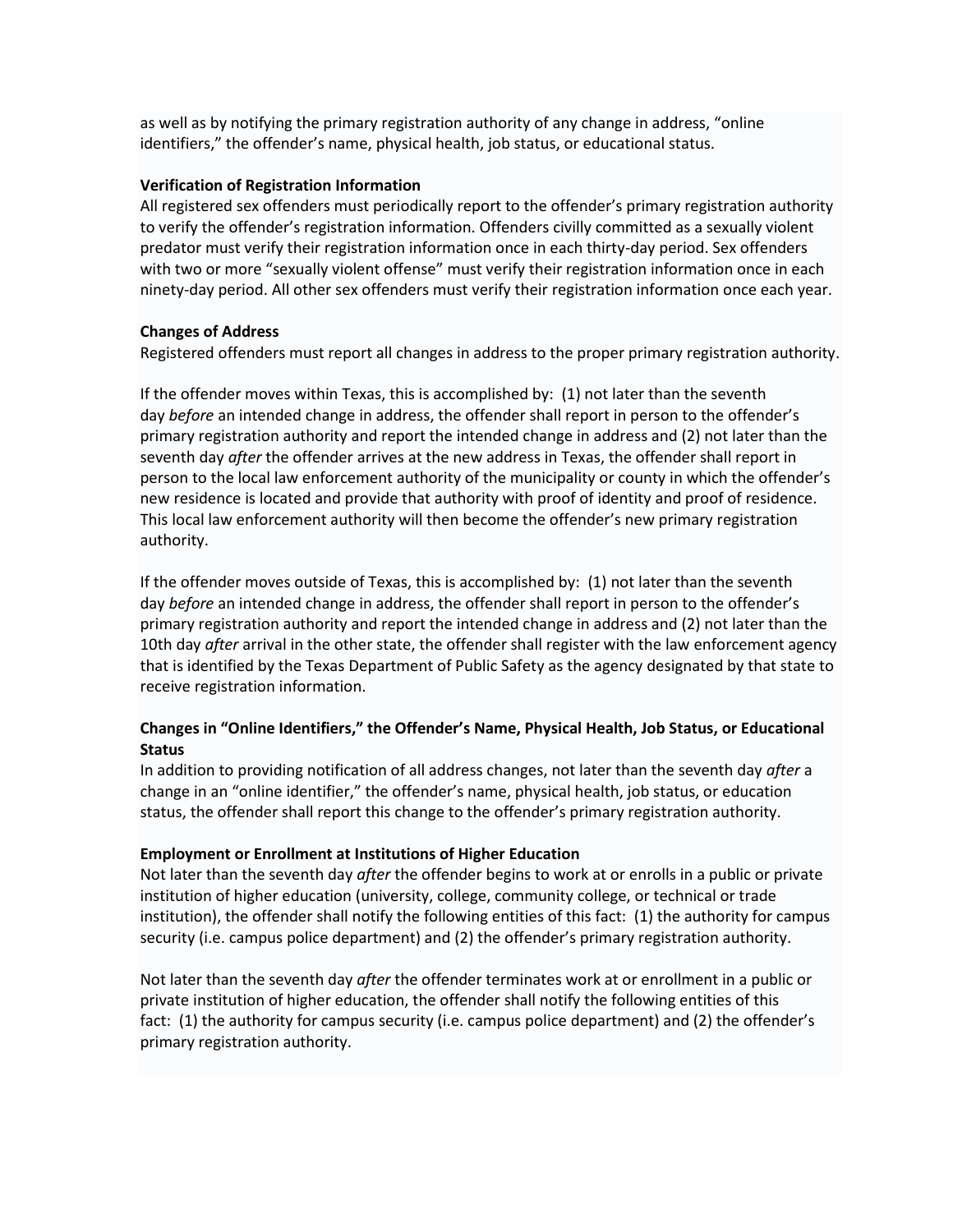## **18. What does a registered sex offender have to do if he or she regularly visits a municipality or county other than the municipality or county he or she is registered in?**

**Answer:** A registered sex offender who on at least three occasions during any month spends more than 48 consecutive hours in a municipality or county, other than the municipality or county in which the offender is registered, must report that fact to the local law enforcement authority of the municipality or county in which the offender is visiting. In reporting this fact to the proper local law enforcement authority, the sex offender must provide all the information that is required for sex offender registration, the address of any location in the municipality or county at which the offender was lodged during the month, and a statement as to whether the offender intends to return to the municipality or county during the succeeding month.

#### **19. Can sex offenders obtain an exemption from registration?**

**Answer:** Any juvenile sex offender may seek either a court order exempting the juvenile from registration or, alternatively, a court order classifying registration information as nonpublic. The exemption of adult offenders is very limited. Generally, an adult offender may ask a court for an exemption only if (1) the offenses resulted in a conviction or deferred adjudication community supervision for indecency with a child (Section 21.11, Penal Code) or sexual assault (Section 22.011, Penal Code); (2) the victim was at least 15 years of age and the offender was not more than four years older than the victim, at the time of the offense, and (3) the offense involved consensual conduct. Additionally, adult sex offenders may ask a court for an early termination of registration after the offender has received an individual risk assessment and by explaining how the reportable conviction or adjudication's registration period exceeds the minimum required registration period under the federal law.

## **20. What happens if a person required to register fails to comply with any requirement in the Texas Sex Offender Registration Program?**

**Answer:** It is a felony offense if a person required to register fails to comply with any requirement under the Texas Sex Offender Registration Program

## **21. How is the public notified of registered sex offenders living in their community?**

**Answer:** Community notification of sex offenders is provided in several different ways.

#### **Governmental Immunity**

Certain governmental bodies are given immunity for releasing public information. The Texas Department of Public Safety, a penal institution, a local law enforcement authority, or an authority for campus security may release to the public information regarding a person required to register only if the information is public information.

## **The DPS Sex Offender Database**

Local law enforcement authorities submit all sex offender registration information to the Texas Department of Public Safety. The Texas Department of Public Safety puts this information in the DPS Sex Offender Database. The public may obtain information contained in this database at any time via the **Texas Department of Public Safety website**.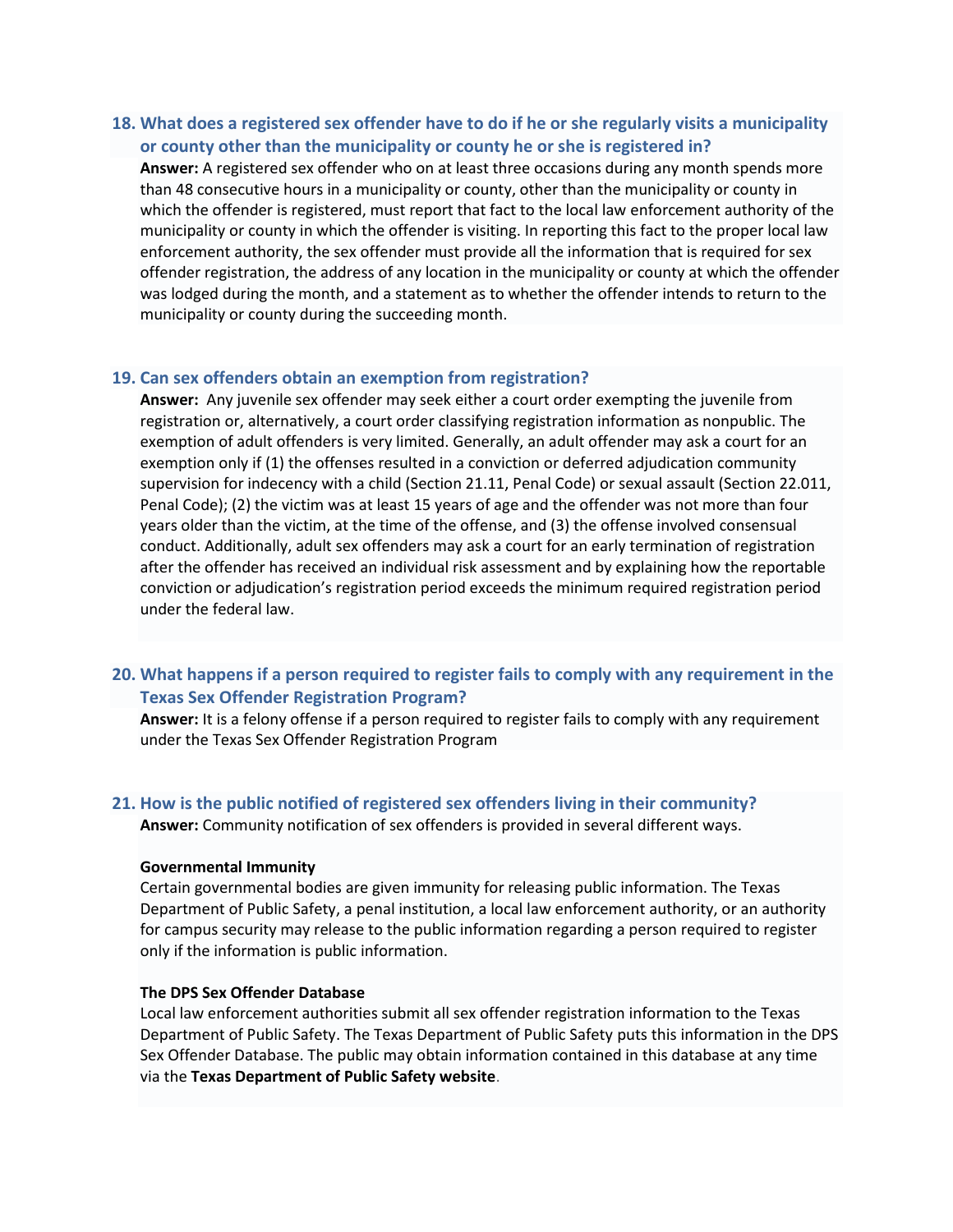#### **Postcard Notification of Civilly Committed and High-Risk Offenders**

When the Texas Department of Public Safety receives notice that a sex offender either civilly committed as a sexually violent predator or assigned a high-risk level is due to be released into a community or intends to move to a new address, the Texas Department of Public Safety will provide written notice in English and Spanish to the immediate community where the sex offender intends to reside. This written notice will be in the form of a postcard mailed or delivered to at least each address (excluding post office boxes) within a one-mile radius, in an area that has not been subdivided, or a three-block area, in an area that has been subdivided, of the place where the civilly committed or high-risk sex offender intends to reside.

## **Newspaper Publication**

Local law enforcement authorities are permitted to publish all high-risk sex offenders in any newspaper, periodical or circular in the area where the offender intends to reside.

#### **School Notification**

In some cases, a local law enforcement authority must notify the superintendent of a public school district and administrator of a private primary or secondary school located in the school district that a registered sex offender is residing within the school district. Sex offenders subject to school notification are offenders (1) whose victim was either younger than 17 years of age or a student enrolled in a public or private secondary school, (2) enrolled in a public or private secondary school, or (3) registering for the offense of sexual performance by a child (Section 43.25, Penal Code) or possession or promotion of child pornography (Section 43.26, Penal Code). Prohibited sexual conduct (Section 25.02, Penal Code) offenders are specifically excluded from this school notification requirement.

# **22. Are registered sex offenders prohibited from working in certain trades, occupations, or professions?**

**Answer:** The Texas Sex Offender Registration Program itself does not prohibit registered sex offenders from working in certain trades, occupations or professions. However, state law regulating a particular trade, occupation or profession may bar sex offenders from working in the trade, profession or occupation. To determine if a registered sex offender is prohibited from working in a particular trade, occupation or profession, the law regulating the trade, occupation or profession must be reviewed. Furthermore, the following prohibition exists for certain sexually violent offenses pursuant to Texas Code of Criminal Procedure Ch. 62.063 where on or after September 1, 2013 an affirmative finding is made that a sexually violent offense had been committed on a victim younger than 14. This law states that a person who has a reportable conviction for a sexually violent offense that also contains an affirmative finding that the victim is under the age of 14, may not:

- Operate or offer to operate a bus
- Provide or offer to provide a taxicab or limousine transportation service
- Provide or offer to provide any type of service in the residence unless the provision of service will be supervised
- Operate or offer to operate any amusement ride

A sexually violent offense is defined under Texas Code of Criminal Procedure Ch. 62.001(6) as the following offenses if committed by a person 17 years of age or older: